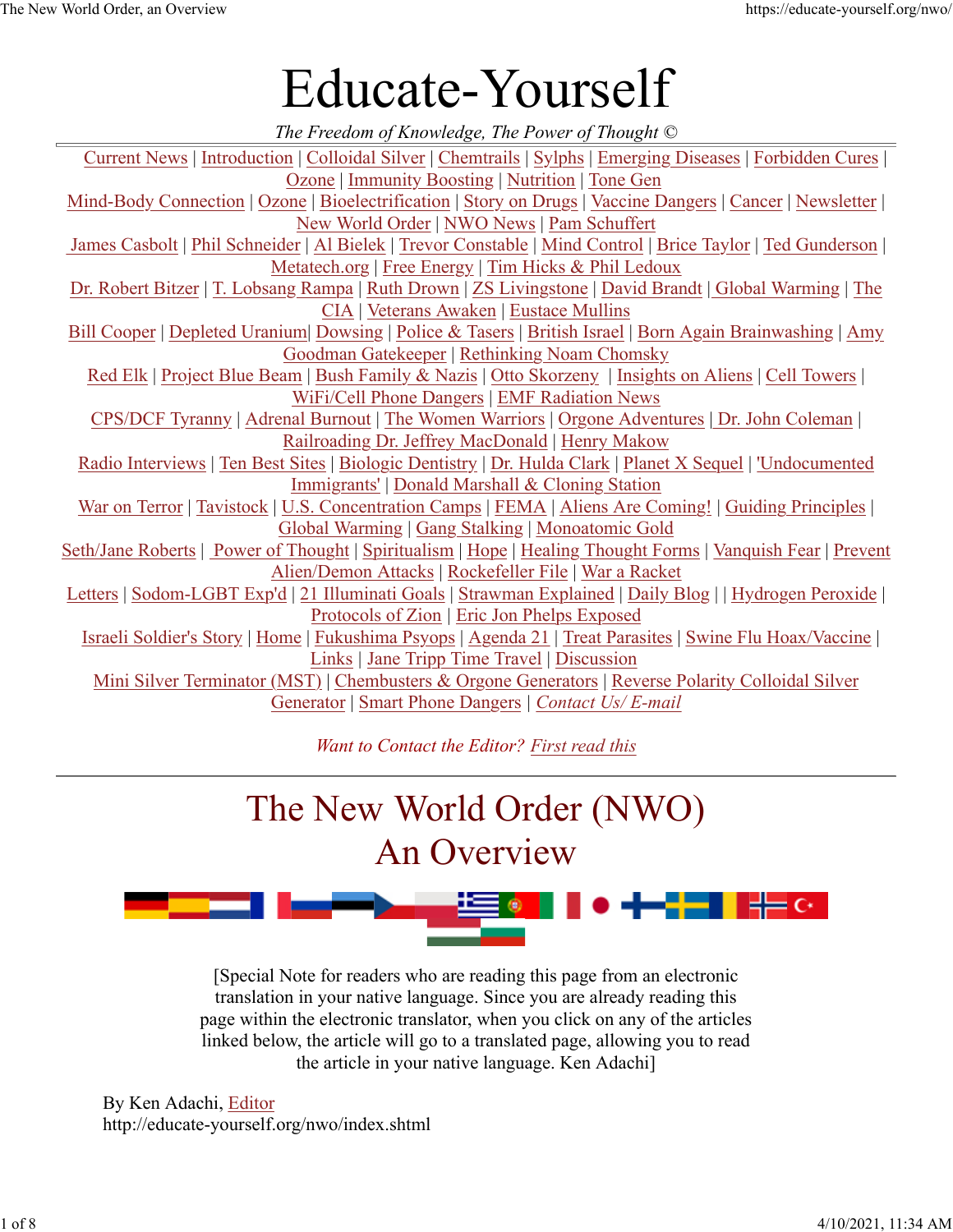### Google Translator: Convert English into 51 Different Languages

http://translate.google.com/?prev=hp#sl|en|

### **Volunteer translations of this page by native speakers:**

Russian native translation http://educate-yourself.org/nwo/indexRussian.shtml

French translation by Avice Robitaille https://worldliterate.com/translations/nwo.html

German translation from Philipp Egger https://www.a-writer.org/translation/#Educate-Yourself:DE

### Introduction

There is a worldwide conspiracy being orchestrated by an extremely powerful and influential group of *genetically-related individuals* (at least at the highest echelons) which include many of the world's wealthiest people, top political leaders, and corporate elite, as well as members of the socalled **Black Nobility** of Europe (dominated by the **British Crown**) whose goal is to create a **One World** (fascist) **Governmen**t, stripped of nationalistic and regional boundaries, that is obedient to their agenda. Their intention is to effect **complete and total control** over every human being on the planet and to dramatically reduce the world's population by 6.5 Billion people to 500 million. While the name *New World Order* is a term frequently used today when referring to this group, it's more useful to identify the principal organizations, institutions, and individuals who make up this vast interlocking spiderweb of elite conspirators.

The Illuminati is the oldest term commonly used to refer to the **13** *bloodline families* (and their offshoots) that make up a major portion of this controlling elite. Most members of the Illuminati are also members in the highest ranks of numerous secretive and occult societies which in many cases extend straight back into the ancient world. The upper levels of the tightly compartmentalized (need-to-know-basis) Illuminati structural pyramid include planning committees and organizations that the public has little or no knowledge of. The upper levels of the Illuminati pyramid include secretive committees with names such as: the **Council of 3**, the **Council of 5**, the **Council of 7**, the **Council of 9**, the **Council of 13**, the **Council of 33**, the **Grand Druid Council**, the **Committee of 300** (also called the "Olympians") and the **Committee of 500** among others.

In 1992, Dr John Coleman published *Conspirators' Hierarchy: The Story of the Committee of 300*. With laudable scholarship and meticulous research, Dr Coleman identifies the players and carefully details the Illuminati agenda of worldwide domination and control. On page 161 of the *Conspirators Hierarchy*, Dr Coleman accurately summarizes the intent and purpose of the Committee of 300 as follows:

*"A One World Government and one-unit monetary system, under permanent non-elected hereditary oligarchists who self-select from among their numbers in the form of a feudal system as it was in the Middle Ages. In this One World entity, population will be limited by restrictions on the number of children per family, diseases, wars, famines, until 1 billion people who are useful to the ruling class, in areas which will be strictly and clearly defined, remain as the total world population.*

 *There will be no middle class, only rulers and the servants. All laws will be uniform under a legal system of world courts practicing the same unified code of laws, backed up by a One World Government police force and a One World unified military to enforce laws in all former countries*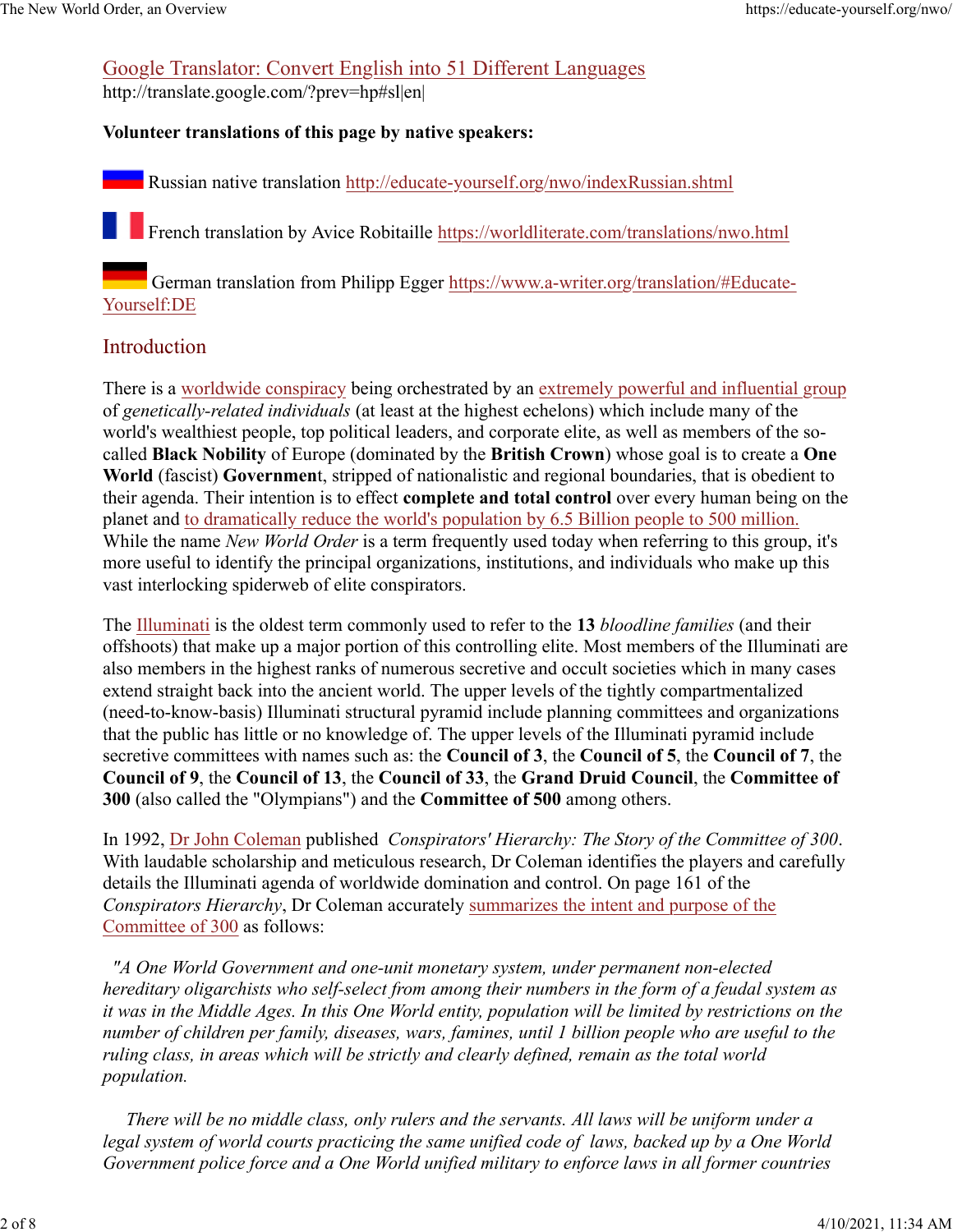*where no national boundaries shall exist. The system will be on the basis of a welfare state; those who are obedient and subservient to the One World Government will be rewarded with the means to live; those who are rebellious will simple be starved to death or be declared outlaws, thus a target for anyone who wishes to kill them. Privately owned firearms or weapons of any kind will be prohibited."*

The sheer magnitude and complex web of deceit surrounding the individuals and organizations involved in this conspiracy is mind boggling, even for the most astute among us. Most people react with disbelief and skepticism towards the topic, unaware that they have been **conditioned** (brainwashed) to react with skepticism by institutional and media influences that were created by the Mother of All mind control organizations: The Tavistock Institute of Human Relations in London. Author and de-programmer Fritz Springmeier (*The Top 13 Illuminati Bloodlines* ) says that most people have built in "slides" that short circuit the mind's critical examination process when it comes to certain sensitive topics. "Slides", Springmeier reports, is a CIA term for a **conditioned type** of response which dead ends a person's thinking and terminates debate or examination of the topic at hand. For example, the mention of the word "conspiracy" often solicits a slide response with many people. (Springmeier has co-authored three books on trauma-based programming which detail how the Illuminati employs highly tuned and extrememly sophisticated Mind Control (MC) training programs that begin the programming process while the intended victim is still within the womb. Mind Control is a much greater problem than most people realize. According to Cisco Wheeler, a former Illuminati mind control programmer, there are **10 million** people who have been programmed as mind controlled slaves using **trauma-based** MC programs with names like **Monarch** and **MK Ultra**. The newer, non-trauma, electronic means of MC programming that grew out of the **Montauk Project**, may include millions more. Al Bielek, who played a principle role in the development of the Montauk Project, said that there likely 10 million victims of Montauk style mind control programming worldwide, the majority located in the USA. He also said that there are covert Montauk Programming 'Centers' in every major city in the U.S. )

What most Americans believe to be "Public Opinion" is in reality *carefully crafted and scripted propaganda* designed to elicit a *desired behavioral response* from the public. **Public opinion polls** are *really* taken with the intent of gauging the public's *acceptance* of the Illuminati's planned programs. A strong showing in the polls tells the Illuminati that the programing is "taking", while a poor showing tells the NWO manipulators that they have to recast or "tweak" the programming until the desired response is achieved. While the thrust and content of the propaganda is decided at Tavistock, implementation of the propaganda is executed in the United States by well **over 200** 'think tanks' such as the **Rand Corporation** and the **Brookings Institute** which are overseen and directed by the top NWO mind control organization in the United States, the **Stanford Research Institute** (SRI) in Menlo Park, California.

The NWO global conspirators manifest their agenda through the skillful manipulation of human emotions**,** especially *fear*. In the past *centuries*, they have repeatedly utilized a contrivance that NWO researcher and author David Icke has characterized in his latest book, *The Biggest Secret*, as **Problem**, **Reaction**, and **Solution**.

The technique is as follows: Illuminati strategists create the **Problem-** by funding , assembling, and training an "opposition" group to stimulate turmoil in an established political power (sovereign country, region, continent, etc.) that they wish to impinge upon and thus create opposing factions in a *conflict that the Illuminati themselves maneuvered into existence*. In recent decades, so called "opposition" groups are usually identified in the media as 'freedom fighters' or 'liberators' (recently the KLA-*Kosovo Liberation Army*).

At the same time, the leader of the established political power where the conflict is being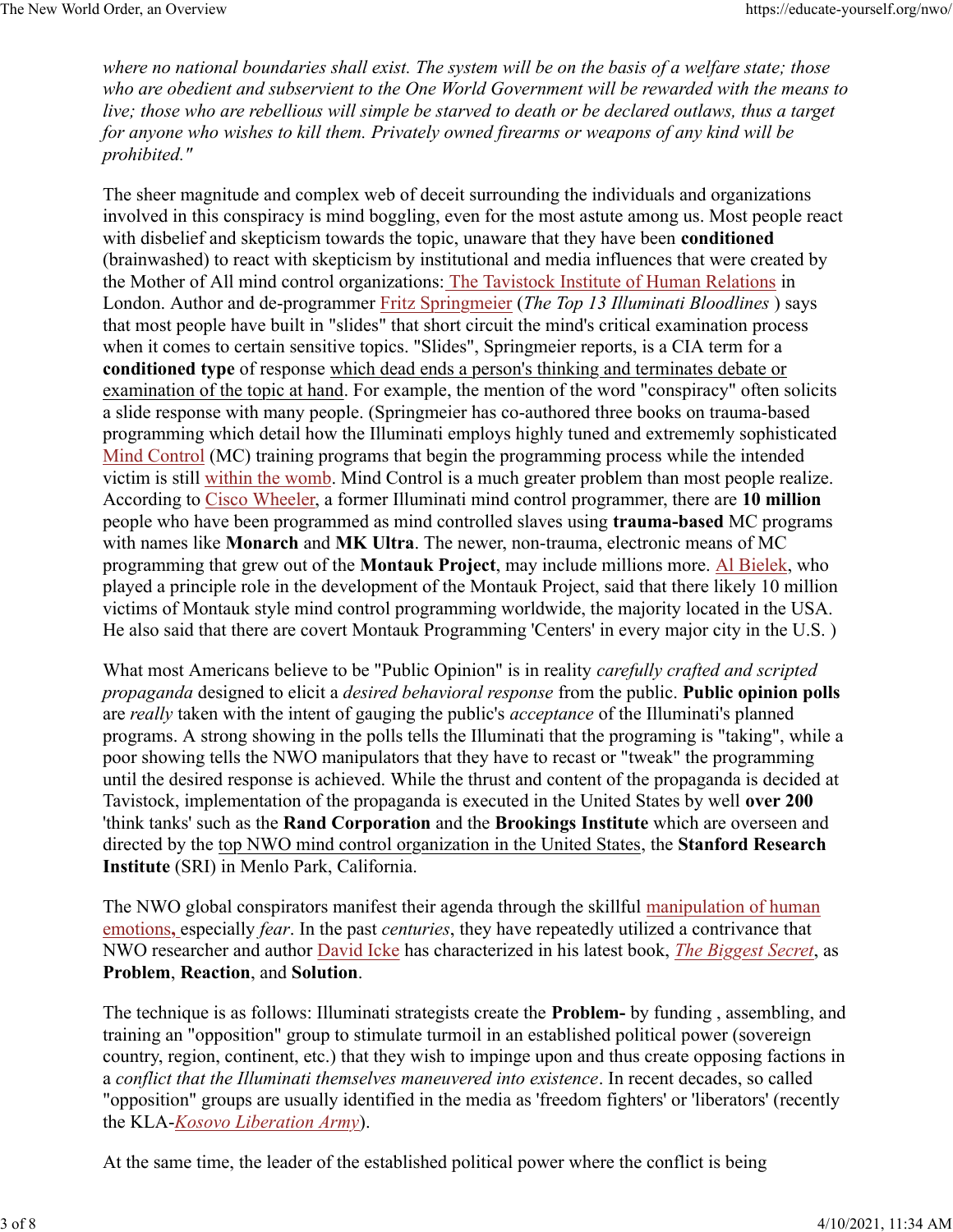orchestrated is *demonized* and, on cue, referred to as 'another Hitler' (take your pick: Saddam Hussein, Milosevic, Kadaffi, etc.). The 'freedom fighters' are not infrequently assembled from a **local criminal** element (i.e. KLA, drug traffickers). In the spirit of true Machiavellian deceit, the same NWO strategists are equally involved in *covertly arming* and *advising* the leader of the established power as well (the Illuminati always profits from any armed conflict by loaning money, arming, and supplying *all* parties involved in a war).

The conflict is drawn to the world stage by the controlled media outlets with a barrage of photos and video tape reports of horrific and bloody atrocities suffered by innocent civilians. The cry goes up "Something has to be done!" And *that* is the desired **Reaction** (note: the *same* technique is presently being used to bring about gun control in the United States).

The NWO puppeteers then provide the **Solution** by sending in UN 'Peace Keepers' (Bosnia) or a UN 'Coalition Force' (Gulf War) or NATO Bombers and then ground troops (Kosovo). Once installed, the 'peace keepers' never leave (Bosnia, Kosovo). The idea is to have NWO controlled ground troops in all major countries or strategic areas where significant resistance to the New World Order takeover is likely to be encountered*.*

East Timor, Indosnesia. (9/14/99) Virtually , the **same strategy** used to occupy Kosovo with UN/NATO troops was applied by the NWO manipulators to take military control of East Timor. Once again, the same morality play is trotted out for public consumption: the local evil and demonic Indonesian Army trained *militias* responsible for the slaughter of innocent civilians following the August 30 vote for Independence (from Indonesian control), *must be stopped at all costs*. This time, **Australia** (to keep up the appearance of an 'international' humantarian effort) will lead the charge with 'peacekeeping' troops. Of course, it didn't take long for Madeline Albright to announce that US 'support assets' will be part of the "UN Peacekeeping Team". In a front page story in the LA Times (9/13/99), **Mike Jendrzejczyk** of *Human Rights Watch* (an Illuminati front group) in Washington DC said that it's "crucial" that "*peacekeepers have the authority to disarm militia forces and any Indonesian soldiers actively working with them"*. ]

The local, sovereign military force is either defeated (i.e. Yugoslavia) **or**, as in the case of the **United States** itself, *replaced* by foreign UN **"Partnership For Peace" (PFP) troops** who take over the jobs of US soldiers who have been sent overseas on 'peacekeeping' missions. In addition to being killed in ground conflicts on foreign soil, US military forces will likely be reduced in the next few years through *disease induced attrition* (i.e. from mandatory **Anthrax Vaccinations** required of all US military personnel). These vaccinations will, in all probability, eventually produce the symptoms of the so-called **Gulf War Illness,** which was acquired by a certain percentage of Gulf War soldiers who were given a "special" anthrax vaccine (intended by the Illuminati/CIA as a *test run* to ascertain how quickly (and fatally) the disease would progress with a substantial population of healthy young men and women).

The corporate portion of the NWO pyramid seems to be dominated first and foremost by Jewish Cabalist international bankers and the big **pharmaceutical** cartels, as well as other major *multinational* corporations. The **Royal Family of England**, namely **Queen Elizabeth II** and the House of Windsor*,* (who are, in fact, descendants of the *German* arm of European Royalty -the **Saxe-Coburg-Gotha** family-changed the name to Windsor in 1914 ), are high level players, along with the British oligarchy which controls the upper strata of the Illuminati. The decision making Illuminati nerve centers of this effort are in the **London** (especially the **City of London**), Basel Switzerland, and **Brussels** (NATO headquarters).

The **United Nations**, along with all the agencies working under the UN umbrella, such as the **World Health Organization** (WHO), are full time players in this scheme. Similarly, **NATO** is a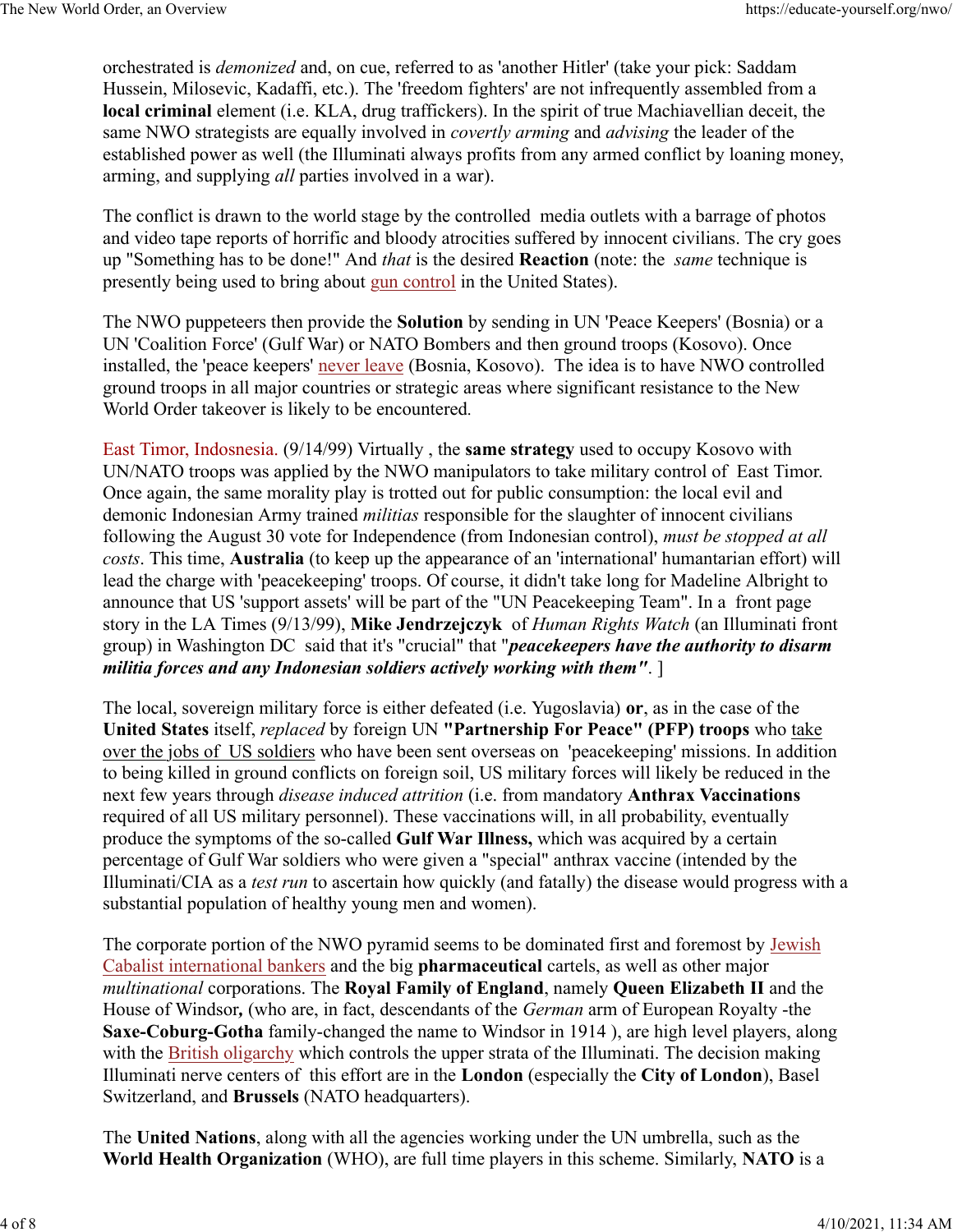military tool of the NWO.

The **leaders** of **all** major industrial countries like the **United States**, **England**, **Germany**, **Italy**, **Australia**, **New Zealand**, etc. (E.g. members of the "G7/G8" ) are *active and fully cooperative participants in this conspiracy.* In this century, the degree of control exerted by the Illuminati has advanced to the point that only **certain hand-picked individuals**, who are **groomed** and selected by the Illuminati are even **eligible** to become the prime minister or president of countries like England, Germany, or The United States. It didn't matter whether Bill Clinton or Bob Dole won the Presidency in 1996, the results would have been the same (except maybe for Zipper Gate ). Both men are playing on the same team for the same ball club. **Anyone who isn't a team player is taken out***: i.e.President Kennedy, Ali Bhutto (*Pakistan) *and Aldo Moro* (Italy)*.* More recently, *Admiral Borda and William Colby w*ere also killed because they were either unwilling to go along with the conspiracy to destroy America, weren't cooperating in some capacity, or were attempting to expose/ thwart the Takeover agenda.

Most of the major **wars, political upheavals,** and economic **depression**/recessions of the past 100 years (and earlier) were carefully planned and instigated by the machinations of these elites. They include **The Spanish-American War** (1898), **World War I** and **World War II**; the **Bolshevik Revolution of 1917**; **The Great Depression** of 1929 - 1939; the **Rise of Nazi Germany**; the **Korean War**; the **Vietnam War**; the **1989-91"fall"** of **Soviet Communism,** the **1991 Gulf War**; and the recent **War in Kosovo**. Even the **French Revolution of 1788** was an orchestrated into existence by the Barvaian Illuminati and the House of Rothchild.

#### FEMA

In America, the Federal Emergency Management Administration (FEMA) was created in 1979 under Presidential Memorandum 32 authored for President Carter by Prof. **Samuel P. Huntington**, a Harvard professor and former FEMA Advisory Board chairman. Huntington wrote the *Seminal Peace* for the **Trilateral Commission** in the mid 70's, in which he criticized democracy and economic development as outdated ideas. As coauthor of another report prepared for the Trilateral Commissiosn, *The Crisis of Democracy*, Huntington wrote:

> "*We have come to recognize that there are potential desirable limits to economic growth. There are also potentially desirable limits to the indefinite extension of political democracy. A government which lacks authority will have little ability short of cataclysmic crisis to impose on its people the sacrifices which may be necessary*."



Huntington's ideas were rewritten into **National Security Decision Directive #47** (NSDD47), which was enacted in July 1982 by President Reagan. Treated as a passing footnote by the media, this law identified legitimate areas to be upgraded to maintain national defense, but it also laid the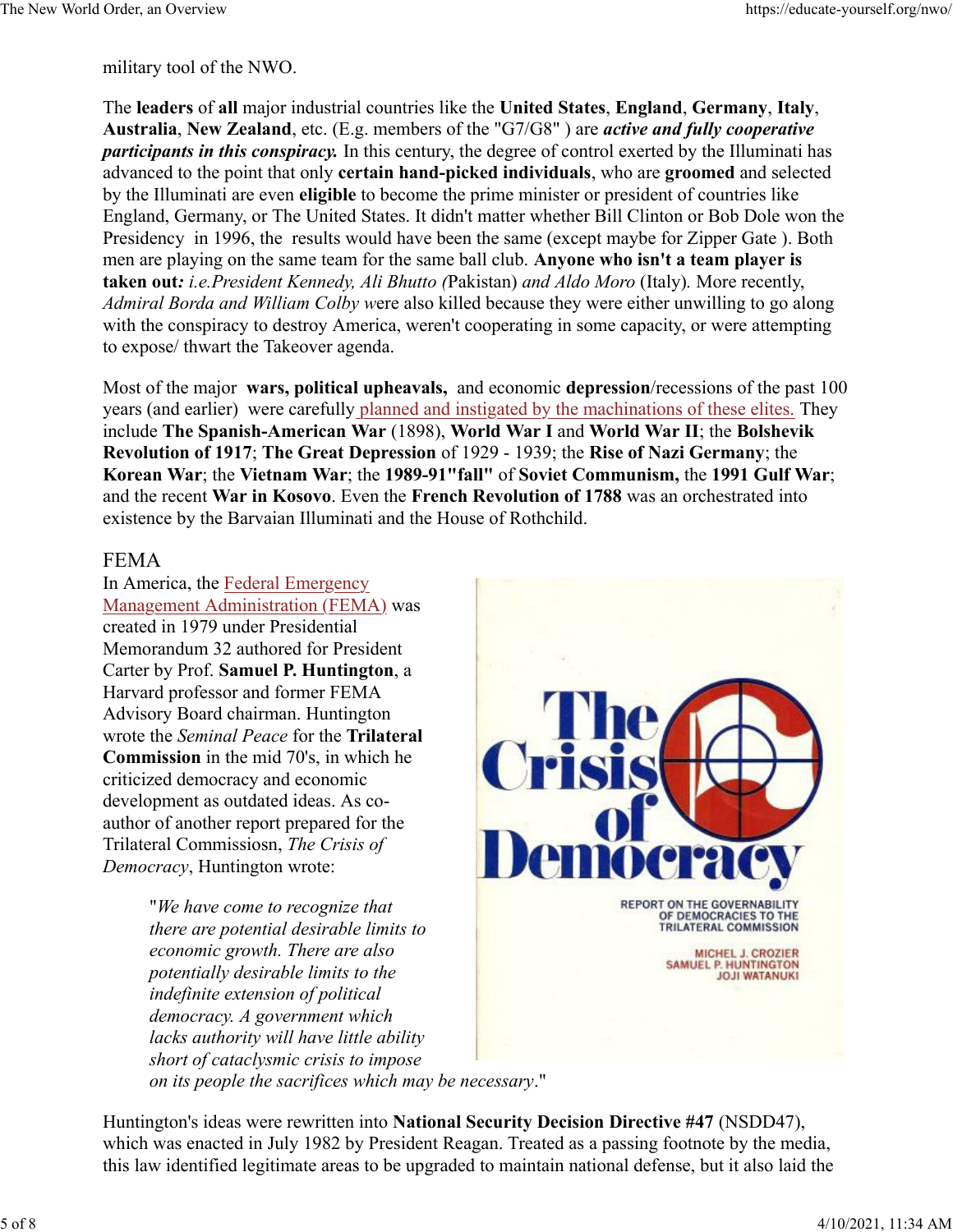groundwork for **Emergency Mobilization Preparedness**, a plan under which existing socio/economic regulations or other legal constraints would be waived in the event of a national emergency. This plan was *further* strengthened in **Public Law 101-647**, signed by President Bush in November 1990.What it boils down to is this: in the event that the President declares a **national emergency**, for *any reason* (from major earthquakes to increased international tensions or economic /financial crisis of any stripe), FEMA can then, at *their* discretion, implement **Executive Orders** 10995 through 11005. These Executive Orders permit a takeover by FEMA of local, state, and national governments and the suspension of constitutional guarantees. FEMA will have the authority to exert any sort of control that it deems necessary upon the American public. A trained *National Police Force*, formally referred to by the name of *Multi Jurisdictional Task Force (MJTF)*, wearing *black uniforms* and composed of:

- 1. specially selected US military personnel
- 2. foreign military units carrying United Nations ID cards, and
- 3. specially trained existing police groups from larger metropolitan American cities.

These members of the MJTF will implement and enforce martial law *under the direction and controlof FEMA***.** The President and Congress are out of the loop.

FEMA is the Trojan Horse by which the New World Order will implement overt, police-state control over the American populace.

#### War on Drugs

The "War on Drugs" is a cruel joke. The US government, specifically the CIA, is the biggest 'drug lord' on the planet. Drug money is used to pay for innumerable 'black projects', including the construction of huge underground cities housing both humans and aliens working with the secret US government.

The instigation of a trumped-up war as a cover for amassing fortunes can be dated back to at least the 12th Century when only a core group of **nine** members of an Illuminati group called the **Knights Templar,** the military arm of an Illuminati secret society known as the **Priory of Sion,** kicked off the **The Crusades** that lasted for over a century and a half. A rift later developed between the Templars and the Priory of Sion when Jerusalem was lost to Saracen Turks in 1187. In 1307, the king of France, **Philippe the Fair** (a Merovingian Illuminati), coveted the wealth and was jealous of the Templars' power. The French king, being a puppet of the Priory of Sion, set out to arrest all the Templars in France on October 13. While many Templars were seized and tortured, including their Grand Master, Jacques de Molay, many other Templars (who had been tipped off) escaped. They eventually resurfaced in Portugal, in Malta (as the **Knights of Malta**) and later in Scotland as **The Scottish Rites of Free Masonry**.

The acquisition and consolidation of ever greater **wealth**, **natural resources**, total **political power**, and **control over others** are the motivating forces which drives the decisions of the Illuminati. *The toll in human suffering and the loss of innocent lives are non issues for these individuals, who are aligned with very dark and malevolent 4th dimensional aliens.* The dominant group of 4th dimentional malevolent aliens controlling and manipulating the human Iluminati are known as *Draconians* or *Drakos Reptilians.* Not all alien reptilians are of a negative spiritual orientation.

#### Mind Control

Recent revelations from deprogrammed Illuminati (government) mind controlled individuals such as **Arizona Wilder** (*The Biggest Secret*), Cisco Wheeler ( *The Illuminati Formula to Create an Undetectable Total Mind Control Slave*), **Cathy O'Brien** (*Trance Formation of America*), and **Brice Taylor** (*Thanks for the Memories*) leave NO DOUBT that the upper levels of the Illuminati